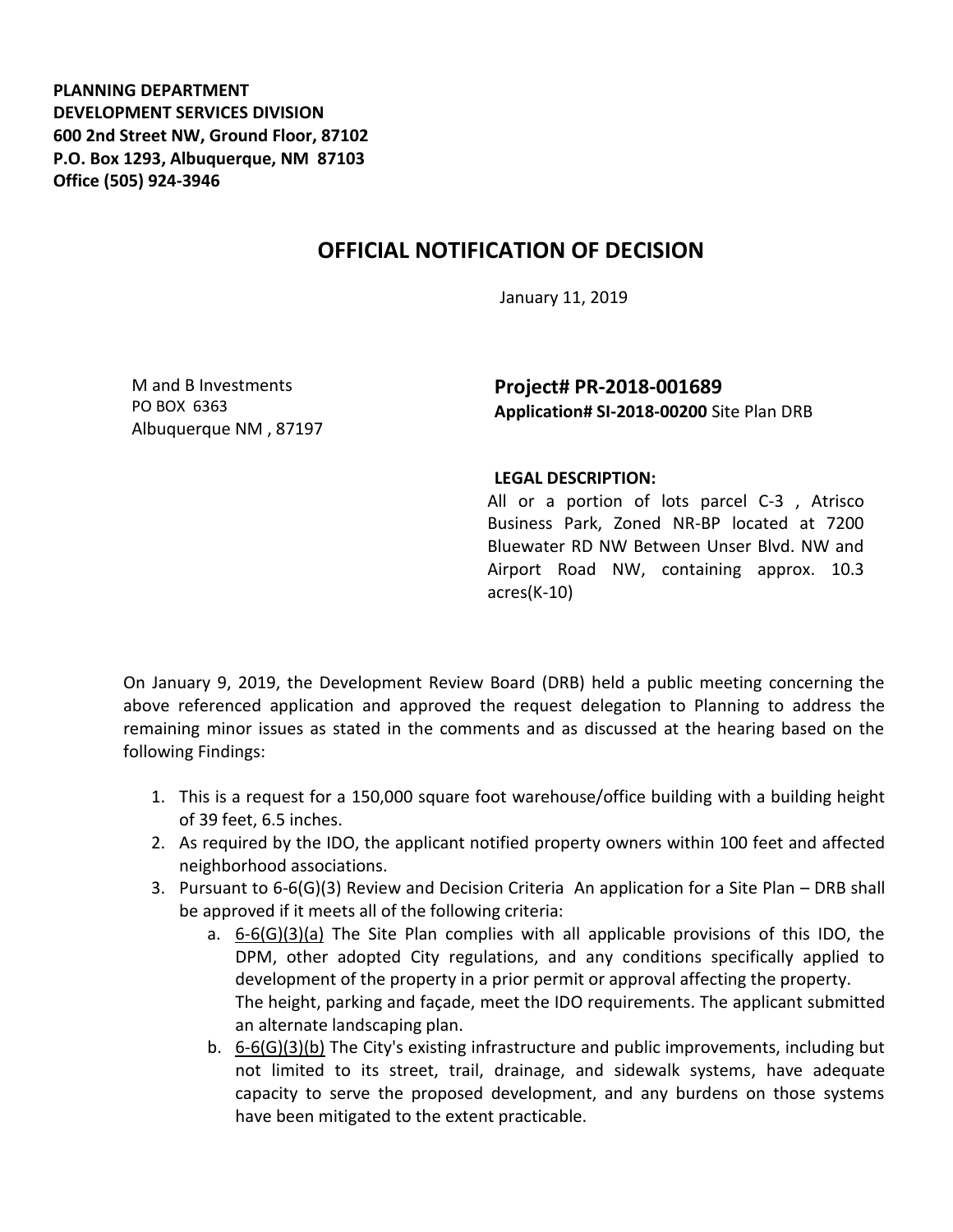Official Notice of Decision Project # PR-2018-001689 Application# SD-2018-00200 January 9, 2019 Page 2 of 3

> The site has access to a full range of urban services including utilities, roads, and emergency services. A traffic impact study was not required for the project.

c. 6-6(G)(3)(c) The Site Plan mitigates any significant adverse impacts on the surrounding area to the maximum extent practicable. The project adds a warehouse/ office use in an area where such use is already developed and will be compatible with the surrounding development. The site will have a significant landscape buffer around the front and sides of the site; the loading area is screened from the road.

## **Conditions:**

- 1. This plan is valid Site Plan is valid 5 years from DRB approval. An extension may be requested prior to the expiration date.
- 2. Planning will verify that the Alternate landscape plan has been approved.
- 3. Planning will verify that utility signatures have been obtained.
- 4. The applicant will obtain final sign off from Planning by **January 23, 2019** or the case may be scheduled for the next DRB hearing and can be denied per the DRB Rules of Procedure.
- 5. The applicant will bring two paper copies to be signed off by Planning. Planning will keep one signed off copy. A pdf of the signed off set will be email to the PLNDRS.

APPEAL: If you wish to appeal this decision, you must do so within 15 days of the DRB's decision or by **JANUARY 24, 2019.** The date of the DRB's decision is not included in the 15-day period for filing an appeal, and if the  $15<sup>th</sup>$  day falls on a Saturday, Sunday or Holiday, the next working day is considered as the deadline for filing the appeal.

For more information regarding the appeal process, please refer to Section 14-16-6-4(U) of the Integrated Development Ordinance (IDO). A Non-Refundable filing fee will be calculated at the Land Development Coordination Counter and is required at the time the appeal is filed.

You will receive notification if any person files an appeal. If there is no appeal, you can receive Building Permits at any time after the appeal deadline quoted above, provided all conditions imposed at the time of approval have been met. Applicants submitting for building permit prior to the completion of the appeal period do so at their own risk. Successful applicants are reminded that there may be other City regulations of the IDO that must be complied with, even after approval of the referenced application(s).

Sincerely,

Kym Dicome DRB Chair